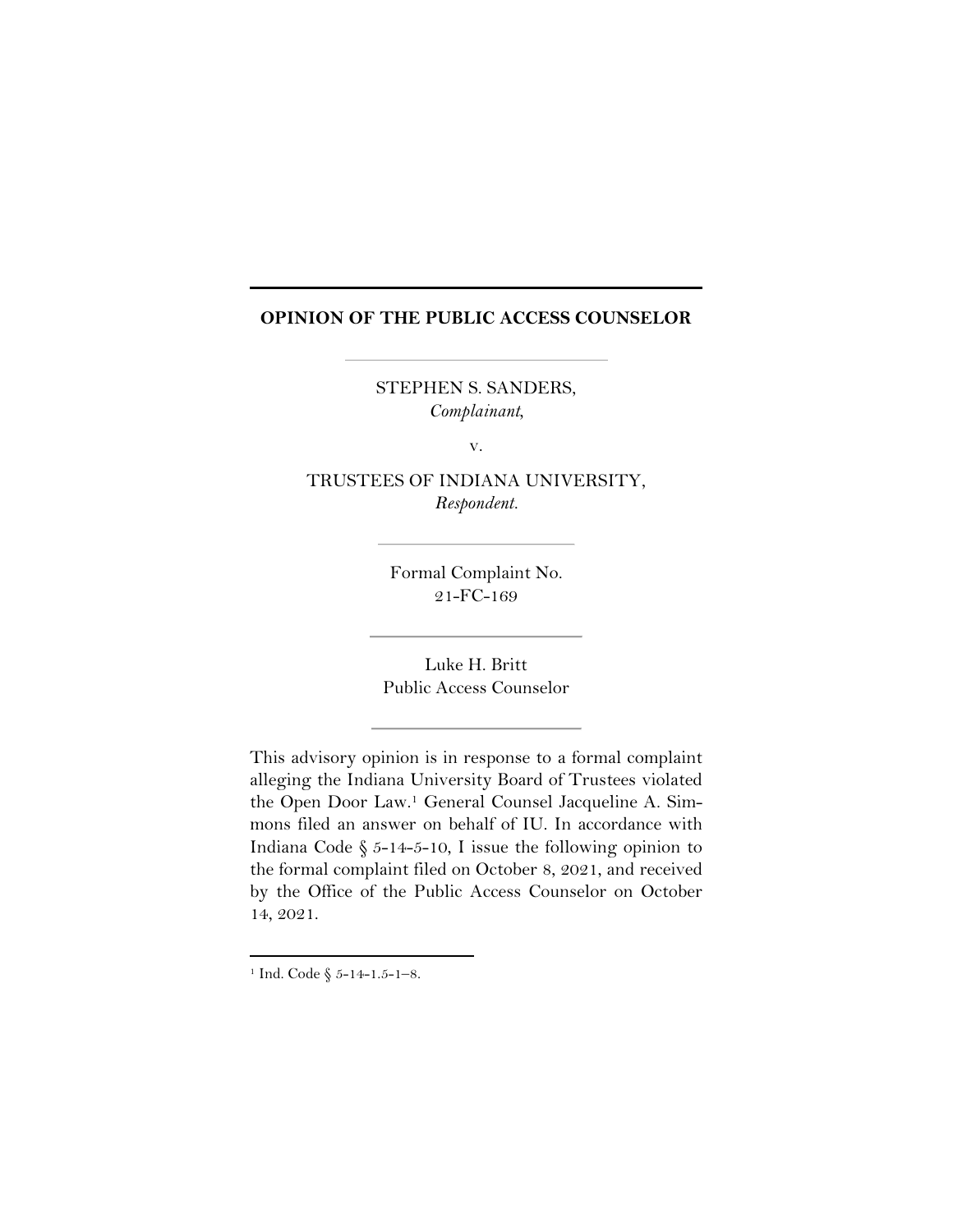## **BACKGROUND**

In this case we consider whether a public university's board of trustees violated the Open Door Law (ODL) by approving, without a public meeting, an addendum to the previous university president's employment contract.

In 2021, the IU Board of Trustees negotiated and ultimately approved an addendum to the employment contract of IU President Michael McRobbie. Initially, the addendum was to operate as an extension to McRobbie's term as president, which ran through the end of 2021 while the board searched for his replacement.

The dispute between these parties dates back at least to May of 2021 at which time Stephen Sanders, complainant and IU professor, filed a public records request with IU. In the request, Sanders sought, among other items, the "currently in-force agreement between Indiana University and President Michael A. McRobbie."

The May request became the subject of *Opinion of the Public Access Counselor* 21-FC-91, which is incorporated by reference.

Sanders received documents pursuant to this request on August 20. Those documents led to speculation that a new agreement, which extended the responsibilities of the current president was galvanized in secret throughout 2021. His suspicions were confirmed when the agreement was ratified at a meeting on October 8, 2021.

Sanders argues that the documents reveal the agreement was negotiated in secret, executed, and took effect without a public meeting or vote by the IU Board of Trustees.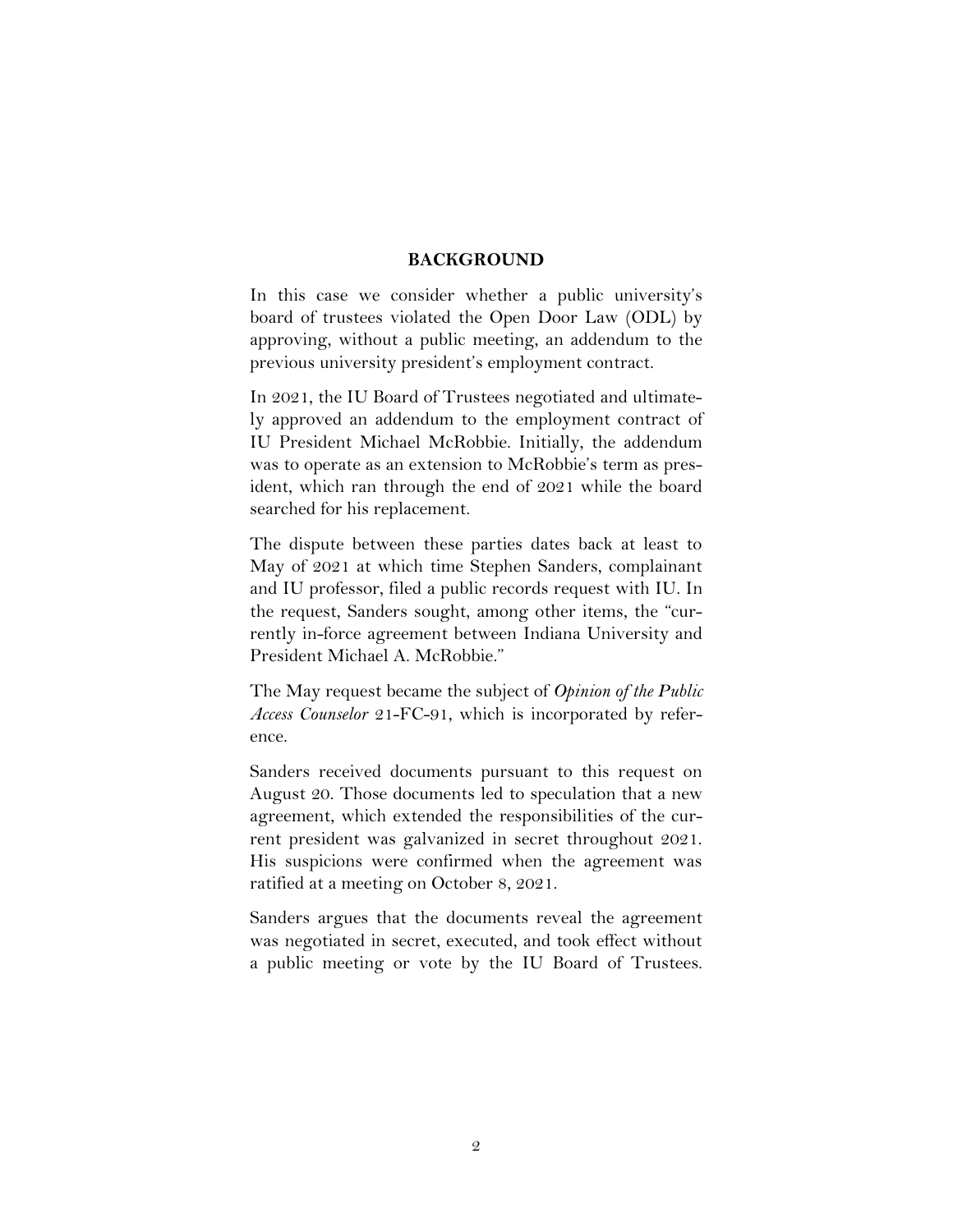Sanders argues this "consulting agreement"—as it came to be known—amounted to final action taken outside of a public meeting.

On October 8, 2021, Sanders filed a formal complaint with this office alleging IU's Board of Trustees violated the Open Door Law by failing to take final action on McRobbie's extension in a public meeting.

IU filed an answer to Sanders' complaint denying any violation of the Open Door Law. First, IU argues that Sanders' complaint is time-barred because more than 30 days elapsed between the alleged violation and his filing. Second, IU argues that the ODL does not apply to the actions of the board chairperson. IU asserts that Chair Mirro acted in accordance with the authority delegated to him by the full board. Third, IU asserts that the Board of Trustees is not required to discuss and vote on the consulting letter at a public meeting.

### **ANALYSIS**

#### **1. The Open Door Law**

The Open Door Law (ODL) requires public agencies to conduct and take official action openly, unless otherwise expressly provided by statute, so the people may be fully informed. Ind. Code  $\S$  5-14-1.5-1. As a result, the ODL requires all meetings of the governing bodies of public agencies to be open at all times to allow members of the public to observe and record the proceedings. *See* Ind. Code § 5-  $14 - 1.5 - 3(a)$ .

Indiana University is a public agency for purposes of the ODL; and thus, is subject to the law's requirements. Ind.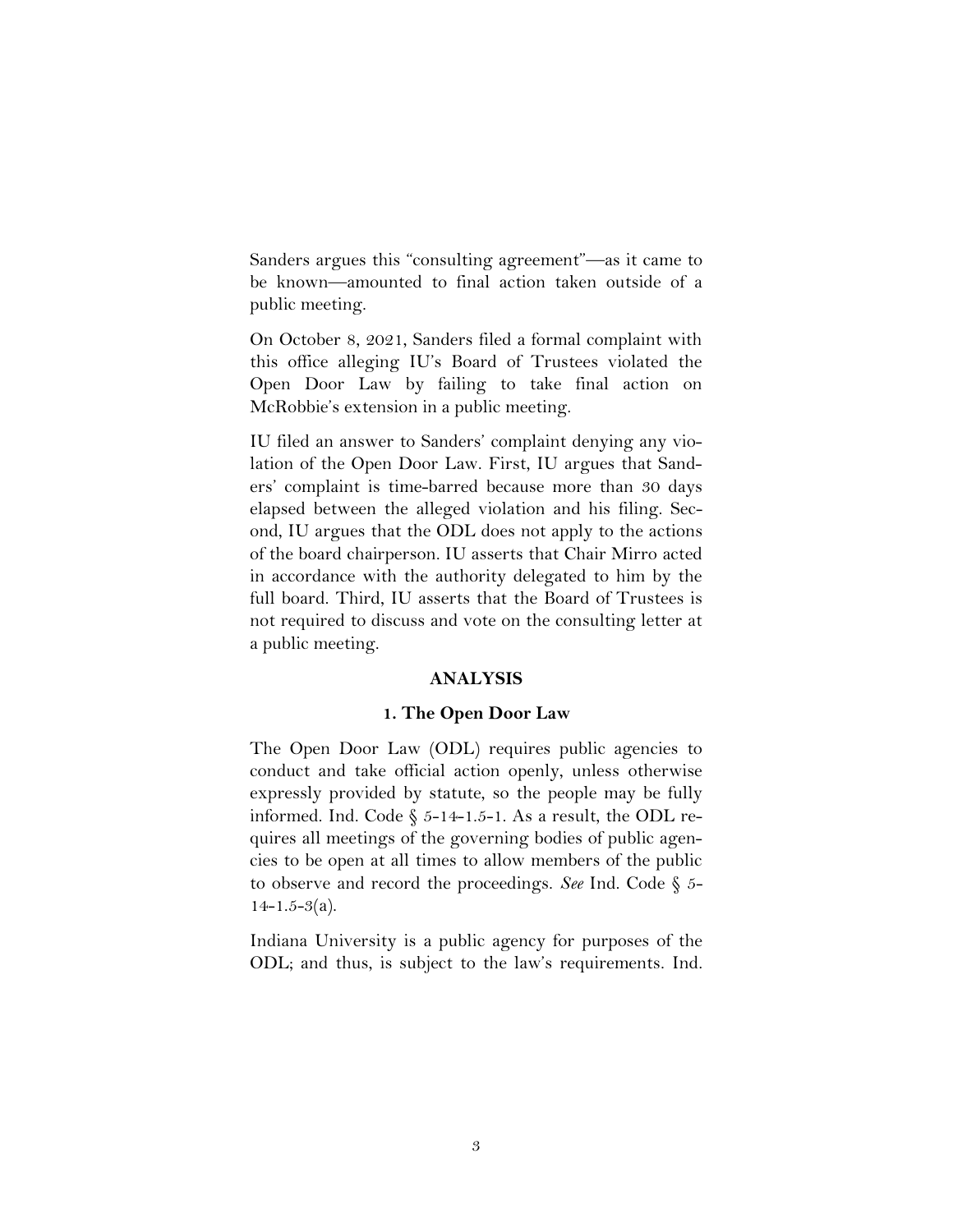Code  $\S$  5-14-1.5-2. Moreover, the IU Board of Trustees is a governing body for purposes of the ODL. *See* Ind. Code  $§ 5-14-1.5-2(b).$ 

As a result, unless an exception applies, all meetings of the Board must be open at all times to allow members of the public to observe and record.

## **1.1 ODL definitions**

Under the ODL, "meeting" means "a gathering of a majority of the governing body of a public agency for the purpose of taking official action upon public business." Ind. Code §  $5-14-1.5-2(c)$ .

"Official action" means to: (1) receive information; (2) deliberate; (3) make recommendations; (4) establish policy; (5) make decisions; or (6) take final action. Ind. Code  $\S$  5-14-1.5-2(d). Notably, the ODL defines "final action" as "a vote by the governing body on any motion, proposal, resolution, rule, regulation, ordinance or order." Ind. Code § 5-14-1.5-  $2(g)$ . Additionally, "public business" means "any function upon which the public agency is empowered or authorized to take official action." Ind. Code  $\S$  5-14-1.5-2(e).

Notably, the ODL requires a governing body to take any final action at public meeting. *See* Ind. Code § 5-14-1.5-  $6.1(c)$ .

#### **2. Statute of limitations for PAC complaints**

IU contends that Sanders' complaint is time-barred, which Sanders disputes. The General Assembly sets forth a statute of limitations for filing complaints with this office, which limits complaints within 30 days of: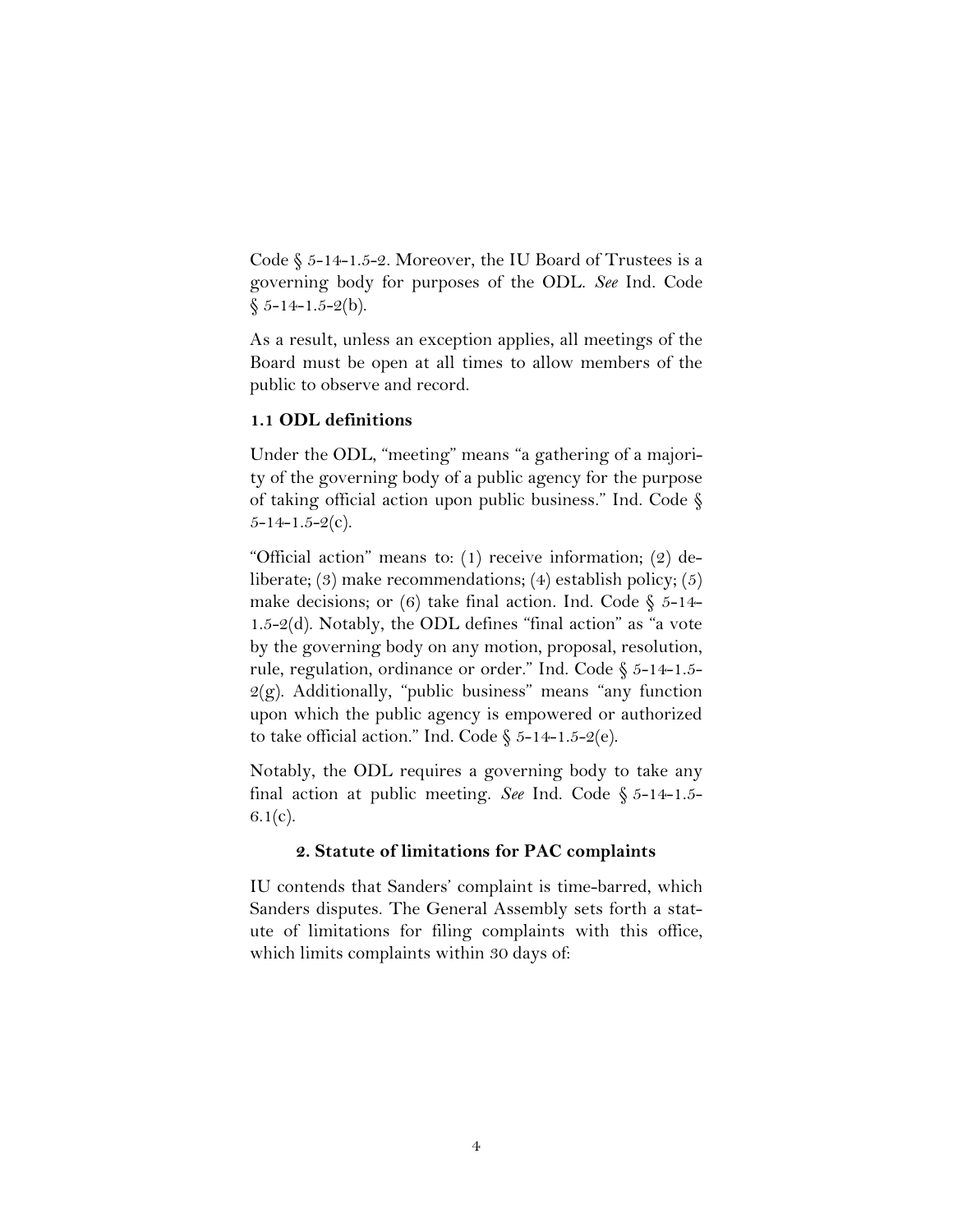the person filing the complaint receives notice in fact that a meeting was held by a public agency, if the meeting was conducted secretly or without notice.

Ind. Code  $\S$  5-14-5-7. For its part, IU spends the majority of its response reasoning that this situation does not warrant scrutiny through the lens of the Open Door Law yet uses a procedural ODL statute to argue the claim is barred. The university cannot have it both ways.

While Sanders fostered concerns regarding the process when he received the production of documents in August, he did not receive *notice in fact* until the Indianapolis Business Journal reported upon a statement made by an IU spokesman. This is what prompted the complaint and it is therefore timely.

### **3. Powers and duties of IU's Board of Trustees**

The substantive portion of the complaint is relatively straightforward: Does the extension of a university president's employment require affirmative final action by the university's governing body. If so, the final action must happen at a public meeting under the ODL.

Realistically, it stands to reason that the board of trustees of any institute of higher learning would be closely involved in the personnel decisions of its most critical employee. This is not to say certain negotiating – or signatory – authority cannot be delegated to an individual point person, only that it strains credulity that a board was wholly uninvolved until an agreement was signed, sealed, and delivered.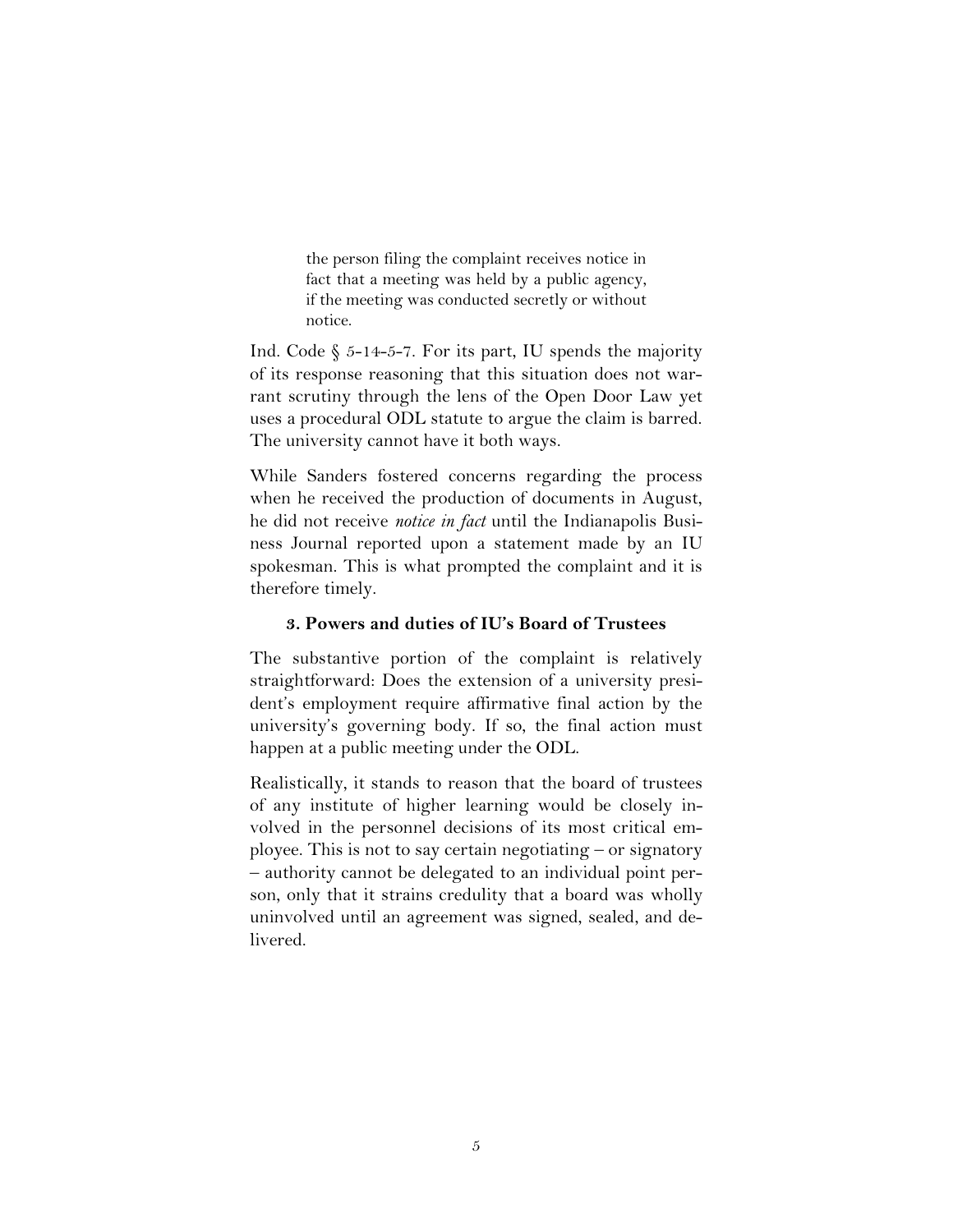IU's response is dismissive of the import of the McRobbie agreement because it only involved a mere \$500,000 contract within an organization that spends hundreds of millions of dollars in contracts per year. It is unlikely that the average taxpayer or tuition remitting student would view it similarly.

Although IU does not cite any statutory authority in its response, the law contemplates the hiring process generally. Indiana Code section 20-38-3-4 states, in relevant part, the following:

> The board of trustees of Indiana University may:

(1) elect a president, the professors, and other officers for Indiana University as necessary and prescribe the duties and salaries of those positions;

Furthermore, the board of trustees of a state educational institution may delegate to (1) persons employed by the board of trustees; and (2) others; the authority that the board of trustees possesses. *See* Ind. Code § 20-38-3-2.

In practical terms, the entire board would likely not be involved in every discussion, negotiation, and intimate detail, even for the university president. Therefore, a delegate to work through the minutia is a perfectly acceptable, and legal, option. This is so even for large high-dollar contracts.

IU's bylaws contain a provision that a designated member of the Board of Trustees may be selected as a signatory for the administrative purposes of executing agreements. Even so, IU has not provided any evidence or authority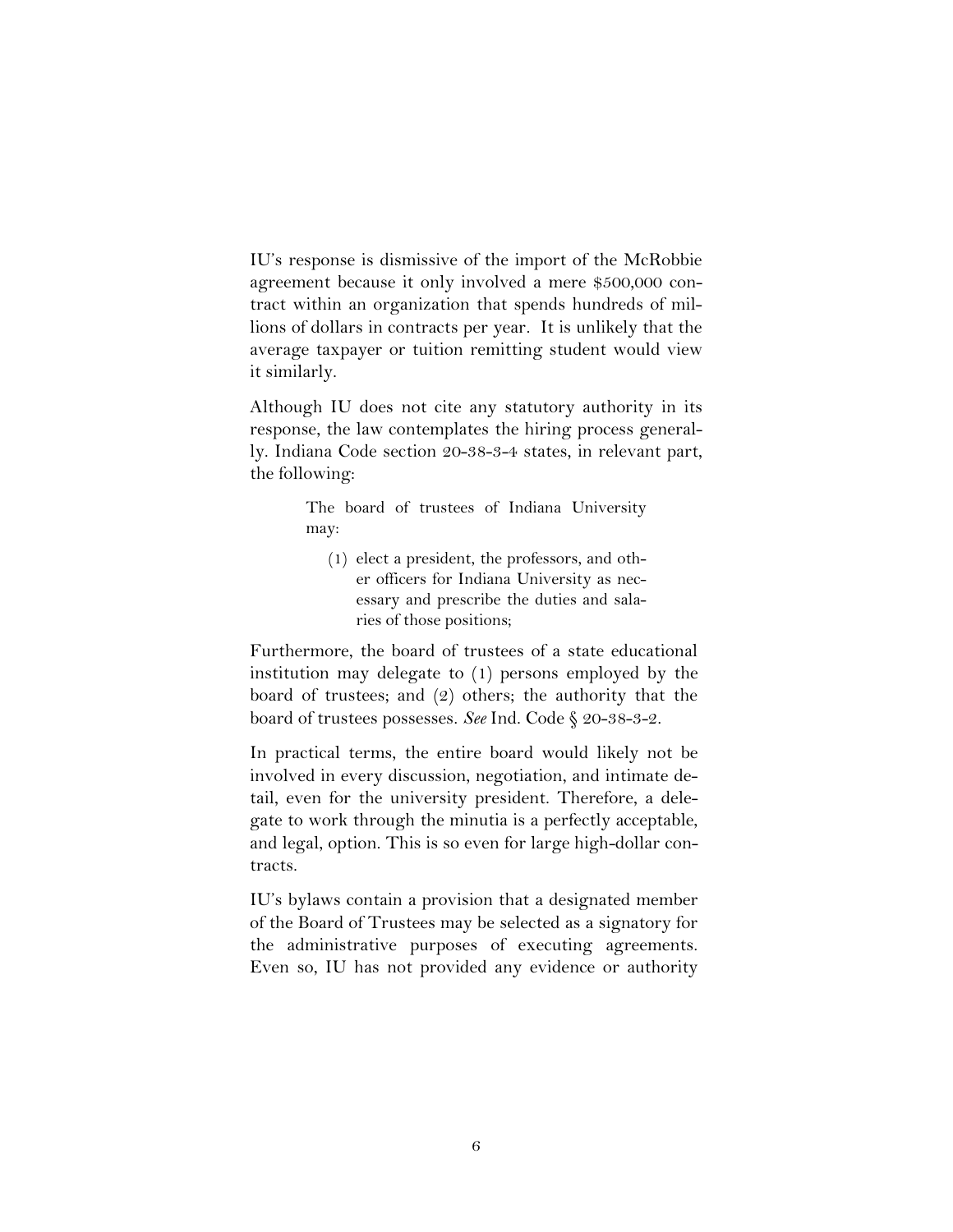showing how an individual board member could unilaterally take final action on behalf of the board that binds the university financially.

Granted, IU cites *Dillman v. Trustees of Indiana University*, 848 N.E.2d, 348 (Ind. Ct. App. 2006), as support of its delegation theory. In *Dillman*, IU's president fired long-time basketball coach Bob Knight due to a zero-tolerance clause in Knight's contract. The Board convened in a series of gatherings without a majority present at the president's home authorizing him to take the action. The court observed that IU's president was the "properly authorized individual university official" to fire the coach. 848 N.E.2d at 353.

Notably, the *Dillman* case led to an amendment to the Open Door Law prohibiting serial meetings. *See* Ind. Code  $$5-14-1.5-3.1.$ 

Here, the authorization to delegate an individual to take personnel action never took place in public whereas in *Dillman*, it was an emphasized matter of fact:

> The minutes of the Trustees' September 11, 1987, public meeting demonstrate the Board's intention "to become more actively and deeply involved in the substantial policy issues" affecting the university. Appellants' App. p. 123. In order to "streamline the Board's operations[,]" the Trustees delegated to the "President of the University" their administrative authority under [subsequently repealed] Indiana Code chapter 20–12–1. Appellants' App. pp. 123–29.

> By using this language, the Trustees clearly delegated their authority to the person holding the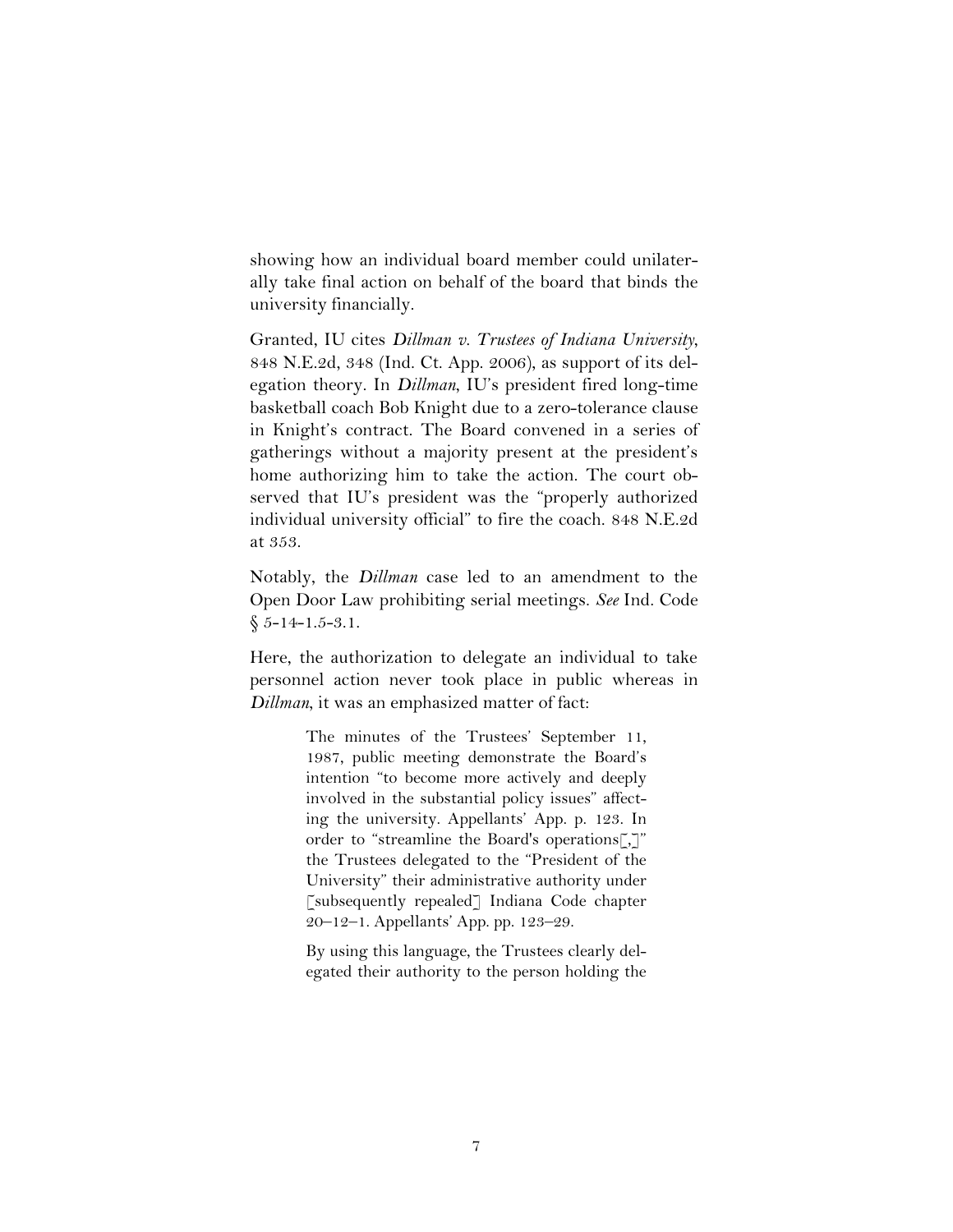office of president of the university, and not to [prior University president]Thomas Erlich personally. Included in this delegated administrative authority is the power "to govern, by lawful means, the conduct of its students, faculty, and employees[.]

*Id.* at 253. This case is distinguishable from *Dillman*. Here, IU argues that because signatory authority was given to board chair Mike Mirro, the execution of the McRobbie agreement was valid and above-board.

In a letter sent by Chairman of the IU Compensation Committee Jim Morris to the rest of the Board, Morris indicates Mirro was given the signatory authority during executive session in early March.

First, in contrast to *Dillman*, the delegation of authority was not done in public but in executive session. Second, the Open Door Law does not authorize an executive session for the purpose of delegating authority to approve an addendum to the university president's contract to an individual trustee. Finally, the ODL requires a final action (e.g., a vote) to be taken at a public meeting. Ind. Code  $\S$  5-14-1.5-6.1(c). In other words, a governing body cannot take final action on public business during an executive session.

To be sure, despite IU's casualness regarding high-dollar contracts, a contract extension or consulting agreement worth over \$500,000 to a single employee is undoubtedly an action item that would need authorization via final action and warrant discussion in an open meeting. The particulars then may be worked out with the delegate. IU's argument that the agreement was not an extension but